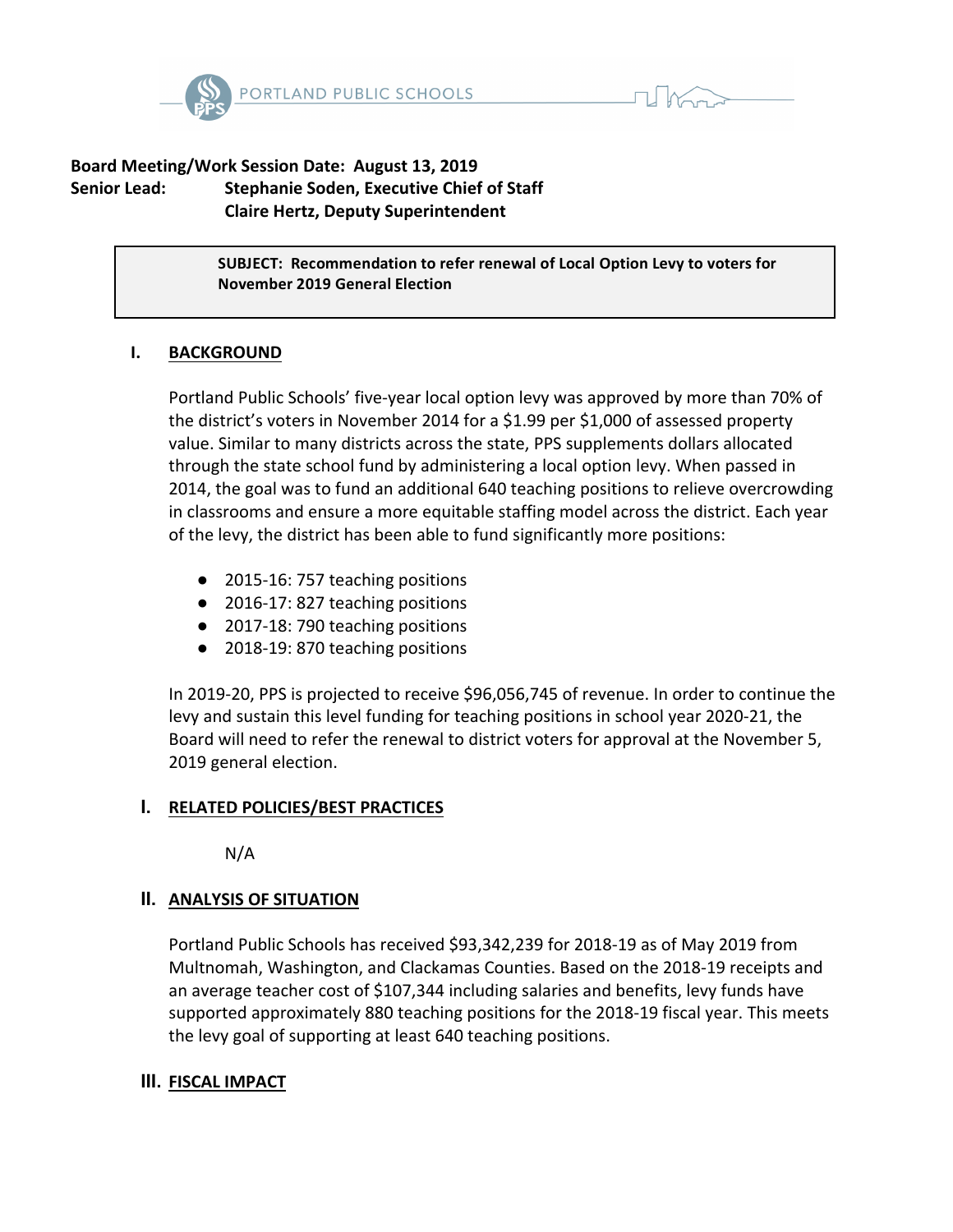



The local option levy is anticipated to generate \$96,056,745 in operating revenue to fund more than 800 teaching positions in 2019-20. Failure to refer or approve the levy renewal in 2019 could result in the loss of these teaching positions in 2020-21 and beyond because the levy serves as the sole funding source for this additional teaching capacity across the district.

Per Oregon law, school district local option collections are excluded from the State School Fund formula up to a prescribed limit. The limit is updated each year, and for fiscal year 2018-19, the per student limit has applied for a total limit of \$116,835,420 for Portland Public Schools. It is important to note, if projected collections are close to the applicable limit, future growth in levy revenue could result in actual revenues exceeding the limit and impact the amount received by the district for the State School Fund formula. As such, staff recommends that the Board maintain the existing rate of \$1.99 per \$1,000 assessed value to ensure that State School Funds are maintained at the maximum extent possible.

# **IV. COMMUNITY ENGAGEMENT**

In its analysis of the district's 2019-20 budget, the Community Budget Review Committee (CBRC) learned of the significant importance of levy revenues on the district's ability to attract and retain teachers and maintain relatively low teacher to student ratios and an equitable staffing model. In its May 2019 report to the Board the CBRC recommended that the Board consider the referral a levy renewal measure to the voters in fall of 2019 in order to maintain the current tax levy rate and sustain more than 800 teaching positions in the coming school year.

Staff presented a preliminary levy renewal concept and timelines at Board work sessions in April and July 2019. On August 6, the Board invited members of the general public and school communities to provide feedback on their consideration of renewal resulting in approximately one dozen individuals representing a variety of stakeholders providing testimony in support.

# **V. TIMELINE FOR IMPLEMENTATION/EVALUATION**

The Multnomah County Elections Division has established the following deadlines for measures coming before the voters on November 5, 2019:

- Friday, Aug 16, 2019 Deadline for Special District to file notice of ballot title with County Elections for publication
- Thursday, Sept 5, 2019 Measure filing deadline
- Sept 9, 2019 Voters' Pamphlet deadline for measure arguments
- Nov 5, 2019 Special Election date